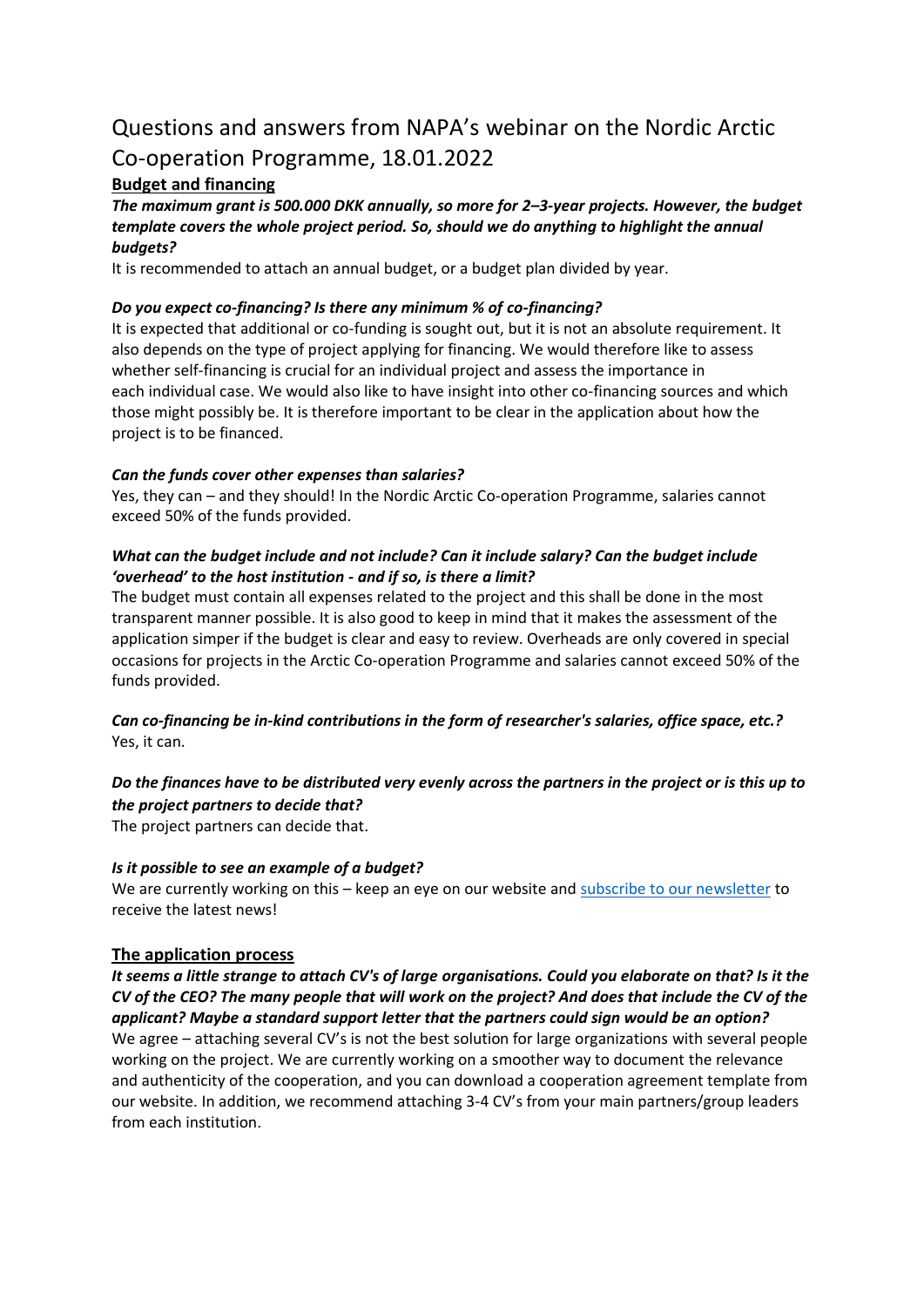#### *Is 15.2.2022 the only deadline, or will there be a new deadline next year?*

Yes, there will! There is one deadline every year, and it is always the 15<sup>th</sup> of February, so the next deadline is 15.02.2023.

#### *It would be nice to be able to download the online form system as an official file from you guys - as we are often cooperating with multiple partners on an application but would not share access information to the NAPA online system with them.*

We are currently working on this – keep an eye on our website and [subscribe to our newsletter](https://napa.gl/en/newsletter-signup/) to receive the latest news!

#### *Will you introduce the selection committee?*

The selection committee will be introduced on our website as soon as all members have been confirmed.

#### *Can the project already have started, or must the project be new?* The project must be new.

#### **Cooperation**

### *Does it count as three Nordic partners when one person is affiliated at two universities? E.g. one partner from Norway, and one having an affiliation with Ilisimatusarfik and a Danish university?*

It is recommended to have individual partners from each country, and it will increase the project's chance of being granted funding. However, the applications and their Arctic relevance are assessed individually, so this can technically be accepted, if the project otherwise lives up to the quality criteria.

# *Can one organization be the main applicant in one application, and a project partner in another application? Will it reduce the chances if the organization is participating in several applications?*

You will not be automatically disqualified, but it really depends on how good the applications are in general and what you are trying to find funding for. We cannot say for certain that it does not affect your chances, but we cannot say it does, either - it all depends on the individual assessment of the projects.

#### *Can non-Nordic countries be financed by the programme?*

As long as the leading partner + 2 other partners are from a Nordic country, yes – see next question.

# *You say that you need at least 3 partners from the Nordic countries and additional partners can be from outside the area. Does that have to be within the EU or could it be from North America?*

The leading partner plus 2 other partners need to be from a Nordic country, but there is no requirement for additional partners to be from within the EU. Instead, we hope that additional partners are from Arctic states (the Arctic Council member states), but the Arctic relevance of the projects and the project partners will be assessed individually by the evaluation board.

#### *Can one of the leads be a Master's student?*

Yes – the Nordic Arctic Co-operation Programme is not only a research cooperation programme, and people from all occupations are welcome to apply!

# **Other**

*Sorry, I joined a little late - can you send me the recording?* No problem – the recording [is available on napa.gl.](mailto:https://napa.gl/en/arctic-cooperation-programme/)